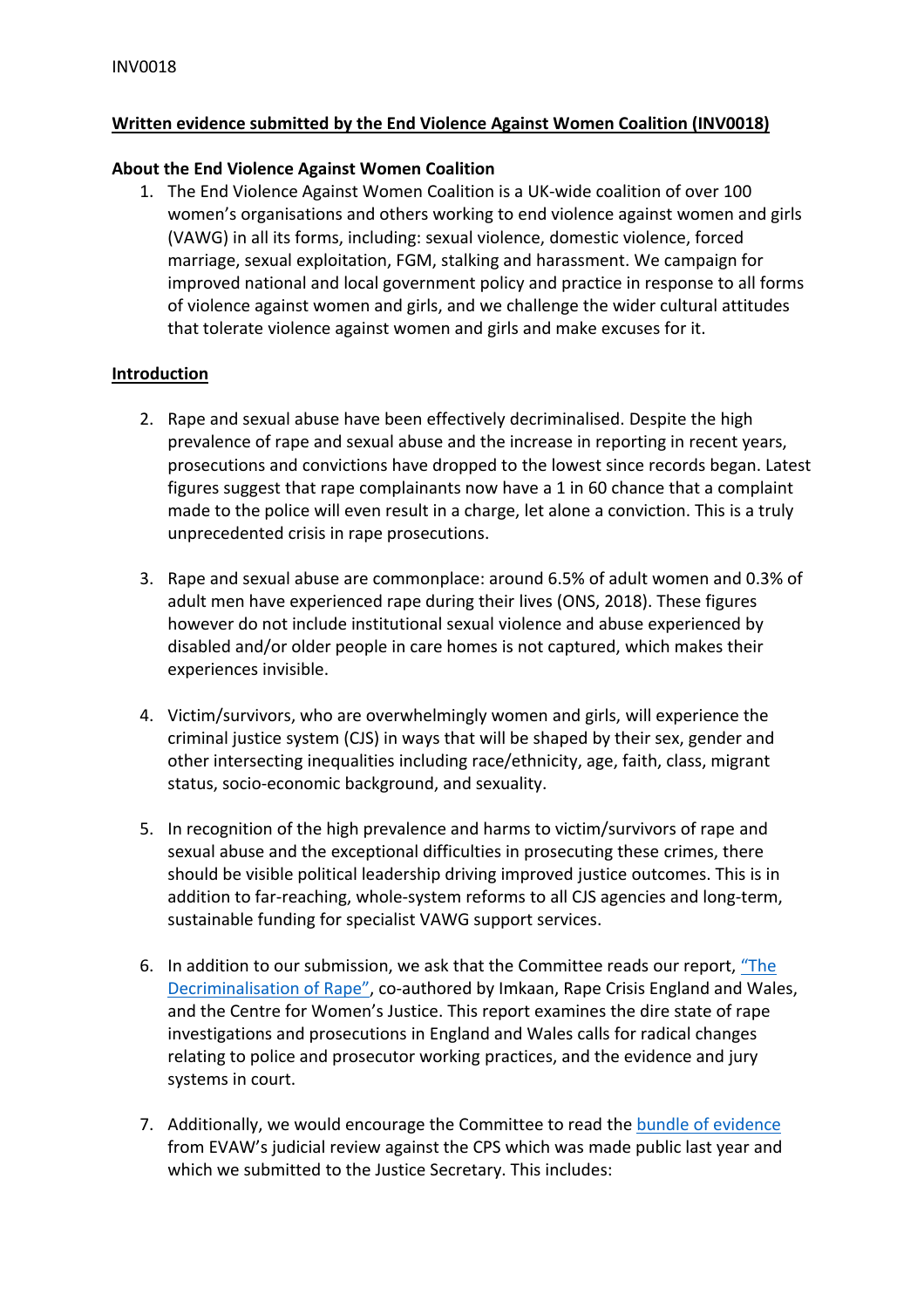- The detailed statement of a CPS whistle-blower which sets out how the CPS secretly chose to change their policy on charging rape cases, with the catastrophic collapse in charging that resulted.
- A dossier of 20 women's rape cases which the CPS decided not to charge, including a woman held at knifepoint, a woman whose rape was filmed and video found on suspects phone, multiple cases involving mobile phone messages where the suspect admitted to the offence and another where CPS gave the fact that the survivor had "enjoyed an adventurous sex life" as a reason not to charge.
- A detailed ten-year statistical analysis of police and CPS official performance statistics on rape which finds the data entirely consistent with a change in approach, and cannot be explained by the reasons offered in the CPS defence of the case
- A legal Facts and Grounds of the JR complaint against the CPS
- A statement from the End Violence Against Women Coalition dealing with the lack of transparency and consultation in the change of approach

# **Executive Summary**

- 8. The following recommendations relate to addressing the problems with how rape cases are handled in the criminal justice system. These are not exhaustive but highlight some key points for criminal justice agencies and beyond:
- **Wraparound survivor support** and advocacy services that centre the needs of those who have experienced rape including **specialist services for minoritised women** and **girls,** not a 'one size fits all approach.
- **Radical workforce changes throughout the police and CPS**, with rape investigation and case-building made a clear and rewarded career specialism, with much stronger leadership and management, and specialist clinical supervision to try to prevent burnout.
- **An updated ban on the use of 'sexual history evidence'** in rape trials which is fit for the digital age.
- **Expansion of the testing of legal advocates for victim**s in rape trials, which has shown promising results so far.
- **A Special Commission on Juries** to examine how the use of juries does and does not service justice for trying the offence of rape.
- **Examination of whether a more inquisitorial approach** might be more suitable in rape trials (as has been suggested for some family court proceedings).
- **Urgently needed research** on (1) who does and does not report rape currently so we can understand better what the barriers to justice for different women are; (2) what rape survivors' actually want from the justice system and for recovery more broadly; (3) what actually works as interventions to prevent rape, including public attitudes campaigns, work with perpetrators, and work on key settings where rape is common.
- **New Principles and a Policy and Practice Agreement on disclosure** of material to the defence in RASSO cases and changes to make therapy and counselling notes should be non-disclosable.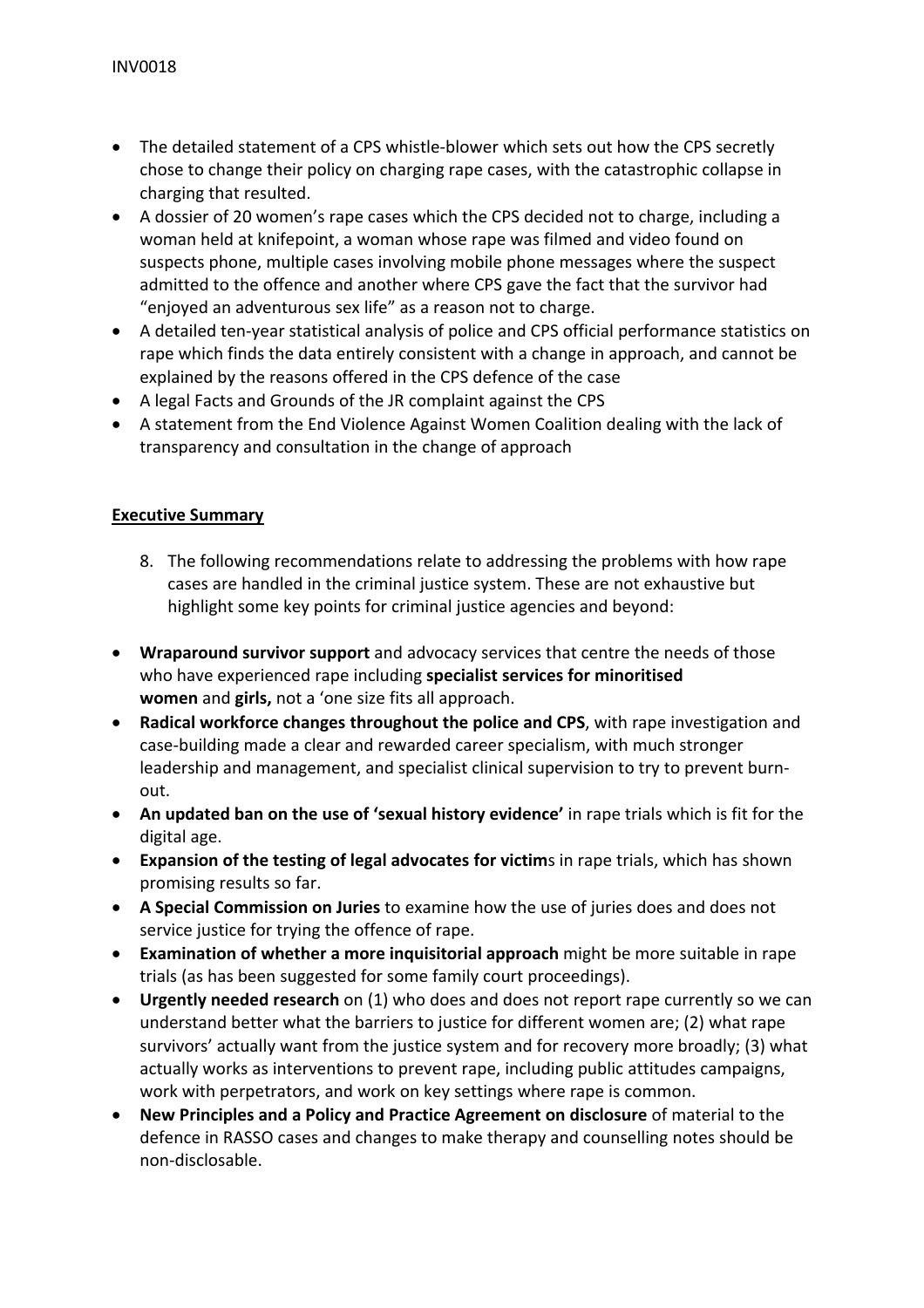**Significant political leadership and accountability through a new Ministerial lead** on rape holding Chief Constables and CPS leadership to account.

## **Main response to Inquiry questions**

**Do victims have access to justice, whether witnesses are sufficiently supported, and are there sufficient safeguards for those who are accused of rape and sexual offences to ensure that they receive a fair trial?**

# **Re-traumatising impact of the criminal justice system**

- 9. The impact of the criminal justice system (CJS) from the perspective of victims/survivors is rarely heard despite being critical in understanding why there is little confidence in the CJS as a route to justice for victims/survivors of rape. It is widely accepted by criminal justice agencies that victims/survivors accessing the CJS should be treated with dignity and respect. However, the hallmarks of the CJS for many victims/survivors, their supporters, and specialist frontline sexual violence and abuse practitioners are the perpetuation of intersectional myths and stereotypes, retraumatisation, and demoralisation.
- 10. The implicit and explicit victim-blaming in all areas of the CJS creates harm, distress, and re-traumatisation. Recent initiatives by the CPS and the Courts and Tribunals Service have attempted to adopt a more trauma-informed approach. Although this is welcome, there remains a large gap between policy and practice, and these improvements can only marginally address the fundamental and systemic issues that cause harm to victims/survivors. These issues include the adversarial nature of a system where victim/survivors are often subject to ruthless cross-examinations in the courtroom, CPS discontinuation of cases citing lack of credibility, and the lack of accountability and transparency in both police and CPS decision-making and appeals processes, all of which leave victims/survivors feeling disempowered and disillusioned.
- 11. Timeframes for sexual violence and abuse cases in the CJS are lengthy, with the average time for the police and CPS to charge being  $145$  days.<sup>1</sup> Long waiting periods, the lack of transparency and accountability in the process for victims/survivors, the constant delivering of bad news for specialist sexual violence and abuse specialist practitioners all result in the system becoming a source of demoralisation. With the increasing backlog in the crown courts, in part due to the Covid-19 virus and due to the Ministry of Justice making substantial cuts on judicial sitting dates, waiting times for trials have increased significantly. The average crown court case now takes 525 days to go from offence to completion, up 34% from 392 days in 2010.<sup>2</sup>
- 12. An understanding of the impact of multiple, intersecting forms of structural oppression and violence is crucial to understanding victim/survivor pathways to justice. Institutional racism has a significant influence on whether the CJS is seen as a

<sup>1</sup> CPS Quarter 4 data, 2019-20, <https://www.cps.gov.uk/publication/cps-data-summary-quarter-4-2019-2020> <sup>2</sup> Serious crime victims wait longer for justice after court days cut, Guardian, 13 January 2020 <https://www.theguardian.com/law/2020/jan/13/serious-victims-wait-longer-justice-court-days-cut>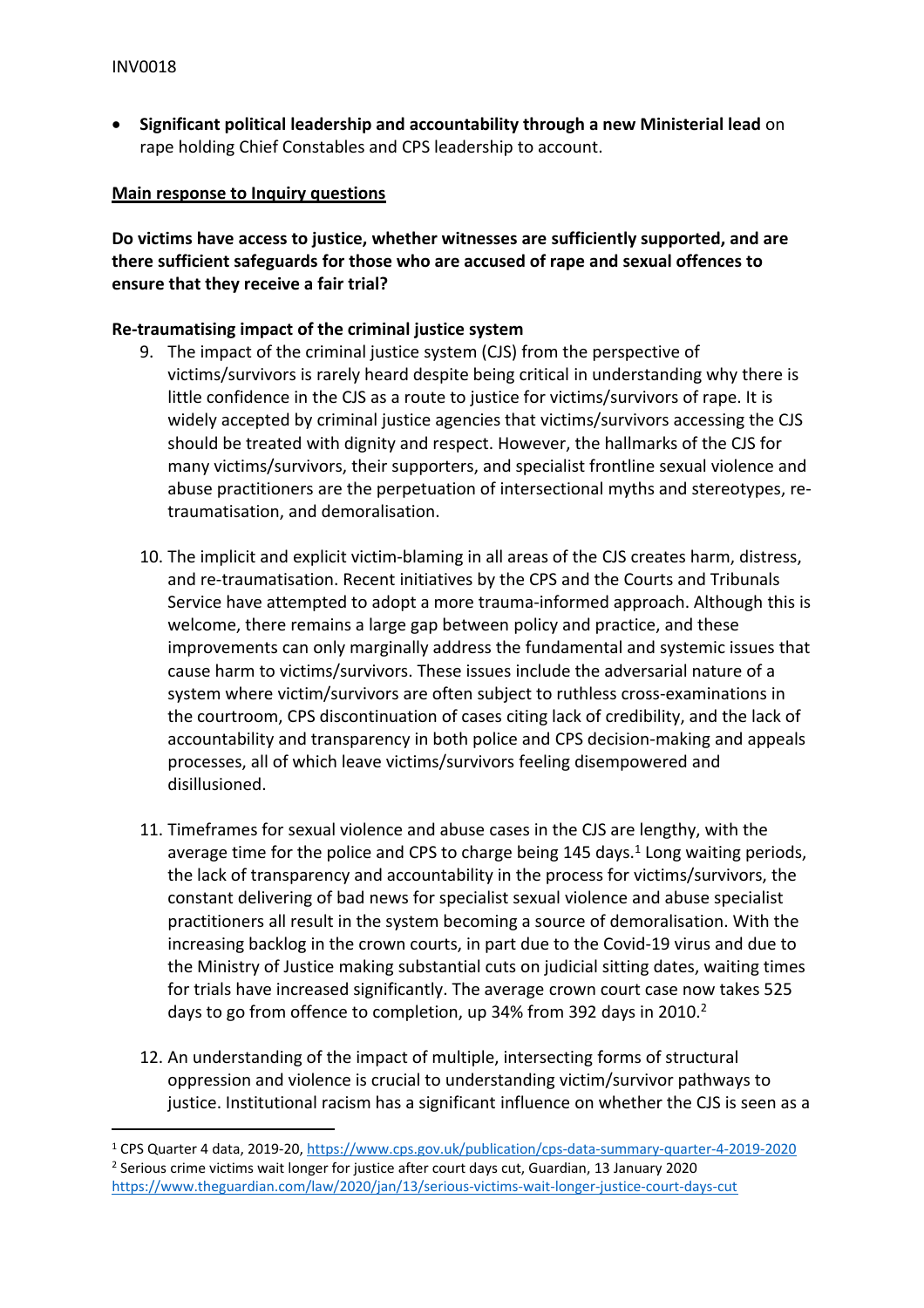route to justice for Black and minoritised victims/survivors. In Imkaan's "Reclaiming Voice" report<sup>3</sup> victims/survivors spoke of protecting others in their families /communities and feelings of betrayal, strongly connected to women and their families being subjected to over-policing, disproportionate arrest, criminalization and surveillance by the CJS.

- 13. Black and minoritised women and girls experience greater barriers at every step towards getting justice. This dehumanisation can have a severe impact on victims/survivors who are subject to racist assumptions, kept out of the loop during the investigation and court proceedings, and possibly re-traumatised during the process (Imkaan, forthcoming).
- 14. In "Reclaiming Voice", a young, Black woman ('Sophie') reported the rape to the police, but the CPS dropped the case because of a lack of evidence. She spoke about how the trauma of rape had been compounded by the dual and intersecting impact of racism and sexism from the perpetrator during the relationship, and by the response of criminal justice agencies. The response to Sophie marked by the racialised perceptions/stereotypes that pathologised her as an angry Black woman who brought the violence on herself:

*"I think for me being a black woman who was raped by a white man, I kind of think had there been a different racial dynamic in that situation the CPS would have been keen to prosecute. I feel like he has basically got away with no consequences whatsoever, whereas for the last how many years I have struggled to maintain a sense of internal justice cos I believe the police failed me"* (Victim/survivor in Thiara and Roy 2020)

- 15. Greater analysis of the reasons behind victims/survivors withdrawal from the CJS is needed across the UK, but regional data from Rape Crisis Centres in Essex that shows that victims/survivors withdraw from the system because of the negative mental health implications, and the potential for re-traumatisation. 26% of victims/survivors felt that the CJS process would be too distressing and 13% expressed fear that the criminal justice process would have a negative impact on their mental health and well-being.<sup>4</sup> Although a greater equalities analysis of victim/survivor attrition is needed, it is clear that victims/survivors make choices not to report in order to protect themselves from distress.
- *16.* The ordeal of cross-examinations for victims/survivors have been widely accepted as problematic, with Codes of Conduct<sup>5</sup> in place that are supposed to prevent improper questioning. Despite this, damaging cross-examinations continue to take place, with

[8cbec35802a7.usrfiles.com/ugd/f98049\\_a0f11db6395a48fbbac0e40da899dcb8.pdf](https://f98049e5-3f78-4cfd-9805-8cbec35802a7.usrfiles.com/ugd/f98049_a0f11db6395a48fbbac0e40da899dcb8.pdf)

<sup>3</sup> Thiara and Roy, Reclaiming Voice: Minoritised Women and Sexual Violence Key Findings (2020) [https://f98049e5-3f78-4cfd-9805-](https://f98049e5-3f78-4cfd-9805-8cbec35802a7.usrfiles.com/ugd/f98049_a0f11db6395a48fbbac0e40da899dcb8.pdf)

<sup>4</sup> Victim's Commissioner, (15 August 2019) "Analysis of victims' reasons for withdrawing sexual offence complaints."

<sup>5</sup> APPG Adult Survivors of CSA, February 2020 "Can Adult Survivors of Child Sexual Abuse Access Justice and Support?" Bar Council. (2004). Code of conduct of the bar of England and Wales (8th ed.).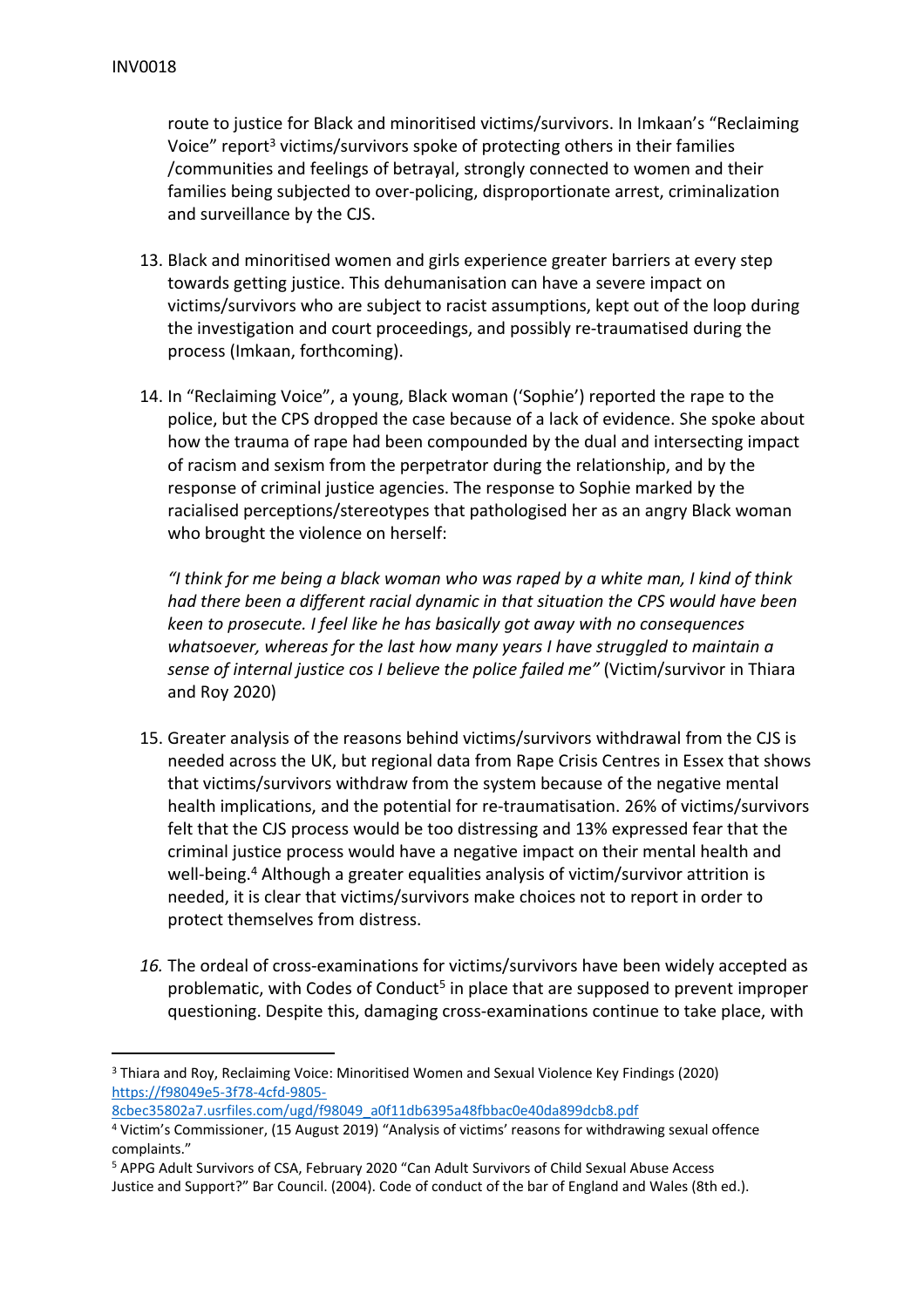academics arguing that cross-examination is used to humiliate and intimidate witnesses.<sup>6</sup> One victim/ survivor describes her experience of her cross-examination "*as traumatic as the rape, except with the added humiliation of a jury and a public gallery."<sup>7</sup>*

17. Jury disbelief continues to be a major source of re-traumatisation for victims/survivors, as it invalidates their lived truth and experience. The trauma of the rape itself, the re-trauma of the trial and the devastating acquittal is life altering, influencing day-to-day choices of victims/survivors and severely affecting their mental health. Feeling disbelieved following a process of interviews and questioning compounds the trauma of the sexual violence and abuse for victims/survivors and can have dire mental health repercussion.

# **Specialist VAWG support services for victims/survivors**

- 18. Given the levels of institutional discrimination some survivors are exposed to within the CJS, and that mental health interventions can be experienced as both pathologising and punitive by all victims/survivors, but especially Black and minoritised victims/survivors, there should be greater recognition of non-clinical forms of holistic therapeutic support or programmes specifically designed and delivered by specialist 'by and for' organisations. As highlighted earlier, this type of support helps to counter the re-traumatisation of victims/survivors through the CJS process.
- 19. Access to pre-trial therapy from independent specialist sexual violence and abuse services is vitally important and should be supported by criminal justice agencies, who too often advise victims/survivors that they cannot access support whilst they have an open case. The role that specialist sexual violence and abuse counsellors and therapists provide is often invisible and undervalued in how it supports victims/survivors yet specialist services often play a central part in mitigating in part for the trauma reproduced by the criminal justice system.
- 20. The CJS is disempowering for victims/survivors, as it posits them as a "witness" to the rape against them, which is being prosecuted on behalf of the Crown. The system further disempowers anyone with vulnerabilities, such as mental health issues or learning difficulties. Despite evidence that shows how perpetrators seek out those who are vulnerable, vulnerabilities rarely support the case of victims/survivors.
- *21.* Victims/survivors value and need access to wraparound holistic specialist support and intersectional advocacy through 'by and for' Black and minoritised, disabled, LBGT+ VAWG organisations and those providing specialist advocacy to young women. Having an advocate through the CJS has been found to be crucial to women's sense of safety and support.

<sup>&</sup>lt;sup>6</sup> Smith, O and Skinner, T 2017, 'How rape myths are used and challenged in rape and sexual assault trials', Social and Legal Studies, vol. 26, no 4, p441-466

<sup>7</sup> Smith and Daly (December 2020) Evaluation of the Sexual Violence Complainants' Advocate Scheme, Loughborough University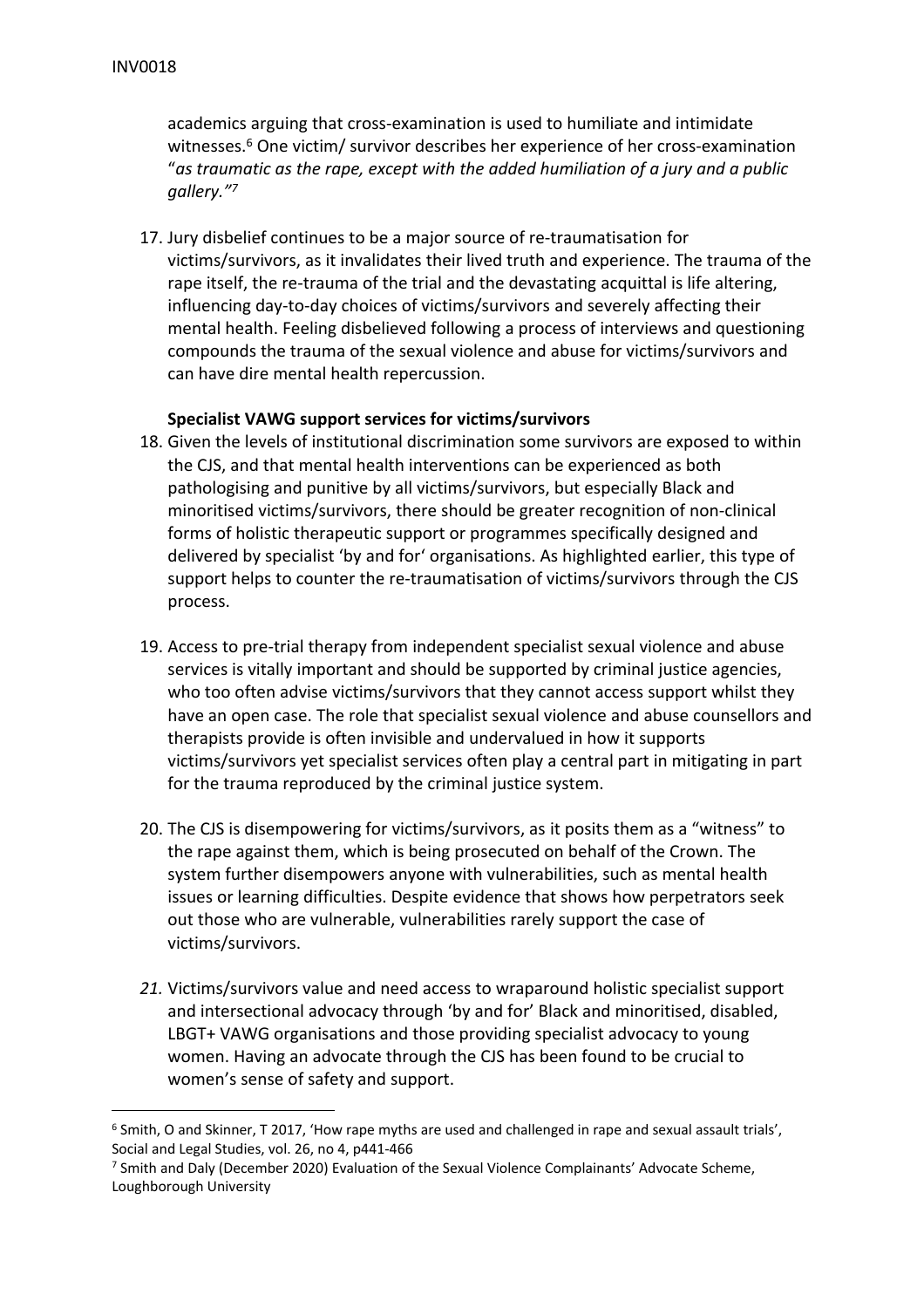- 22. The ISVA (Independent Sexual Violence Advisor) should consistently be based within specialist sexual violence and abuse services (including 'by and for' providers for Black and minoritised communities and disability organisations, although currently they are very few that receive any dedicated funding to provide ISVAs). The independence of the ISVA is then not compromised by being situated in a police station or within a SARC, which in some areas create hierarchies of care for victims/survivors by seeing penetrative rape cases only. We also maintain that the most effective support for victim/survivors is trauma-informed, survivor-led, holistic and available to all victim/survivors, not be predicated on their engagement with the CJS.
- 23. Efforts to consolidate services into 'one hub' models where social services, police, ISVA and counselling services operate together, should be resisted, as not only will this kind of service response act as a barrier to women and girls with insecure immigration status, and women and girls involved in prostitution/sex work, but specialisation and independence will be lost. Independence is critical to victims/survivors who find themselves subject to agency scrutiny and harm during their interactions with the CJS.
- 24. The obstacles outlined above have always made it particularly difficult for victims/survivors who are already vulnerable or disadvantaged to receive the support of the police and/or CPS in proceeding with a complaint. When a victim/survivor's credibility is considered so fundamental to winning a rape or serious sexual offences trial, victims/survivors who do not fit the 'mould' of a credible victim – because of their age, their outward presentation, their social skills, a disadvantaged background, or a learning/ mental health disability – are the least likely to see justice served.

## **Safeguards for those accused of rape and sexual offences**

- 25. An independent review by retired High Court Judge Sir Richard Henriques into the Metropolitan Police Service's handling of investigations into non-recent sexual offences alleged against persons of public prominence was conducted following high-profile cases involving celebrities and the collapse of Operation Midland. The potential impact of the Henriques Report's recommendations – particularly that police forces abandon the presumption of belief in victims/survivors of serious sexual offences, and abolish the use of the term 'victim' when dealing with such complaints – pose significant cause for concern.
- 26. It is our assertion that the presumption of belief in the first instance in other words, at the point of reporting – and thereby encouraging victims/ survivors and witnesses to come forward cannot possibly in itself cause harm. A presumption of belief does not mean failing to investigate the facts, fairly and diligently, after that crime has been recorded. Instead, abolishing the presumption of belief is likely to result in some genuine rape allegations not even being recorded, let alone prosecuted. It is also likely to send a clear message to the police that they should approach complaints of rape and other sexual offences with scepticism which – as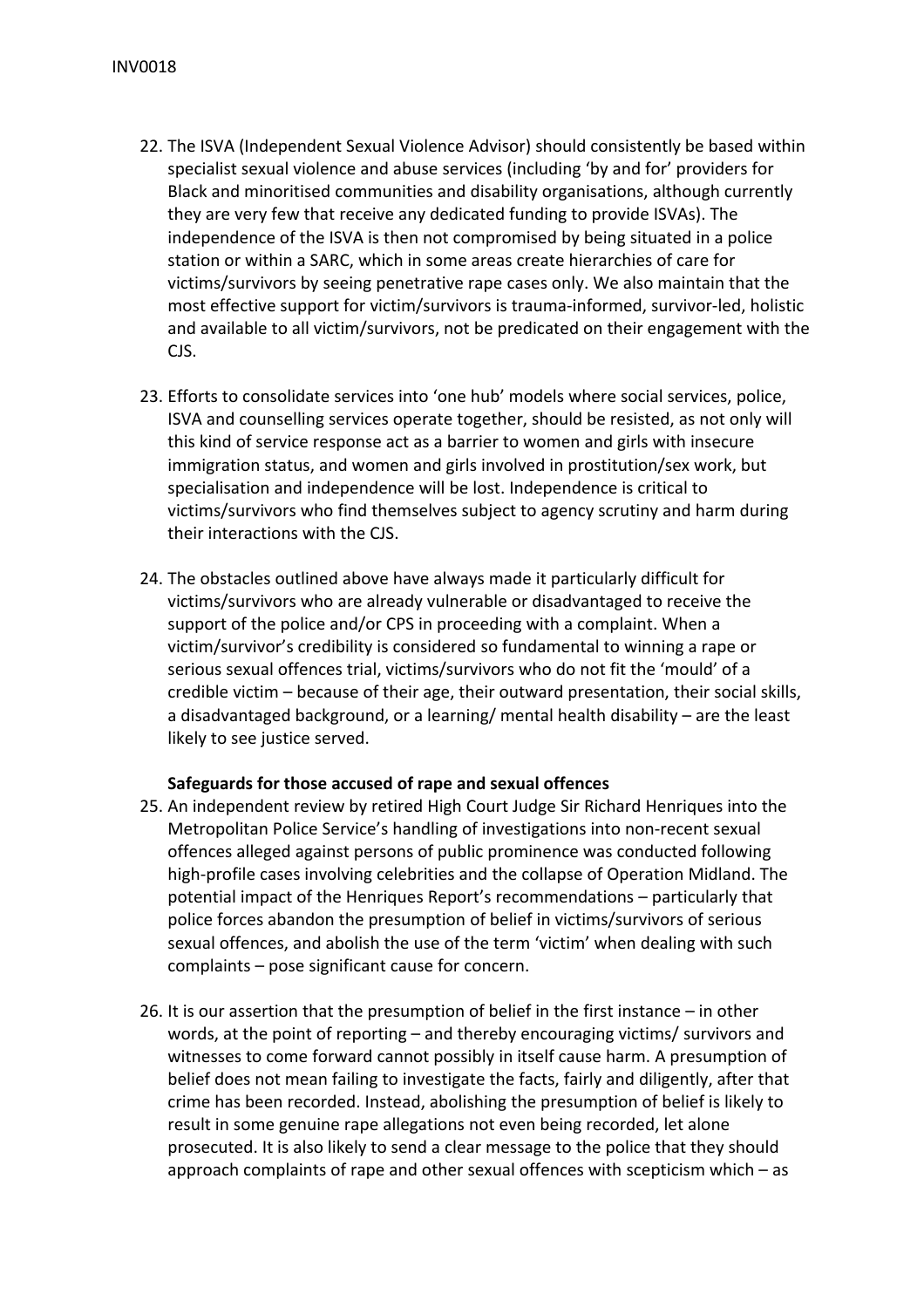history tells us – leads to a high attrition rate and fewer complaints being properly investigated or prosecuted.

## **Recommendations**

- A sustainable funding model for the provision of specialist Rape Crisis services and specialist 'by and for' services which are independent, trauma-informed and offer advocacy and 'wraparound' support for all victims/survivors of rape and sexual abuse.
- A duty for PCCs to recognise their role in providing tailored independent sexual violence advocacy; they should receive recognition and support for doing so.
- Access to specialist, high quality, non-medicalised counselling and therapy as and when victim/survivors need it, including pre-trial therapy
- The commissioning of rape and sexual abuse services should be underpinned with a thorough equalities analysis.
- Victims/survivors who do report to the Police should in the first instance have the choice of a specialist female officer for the purposes of safe disclosure.

# **The role of the police, Crown Prosecution Service (CPS) and the courts in reporting, prosecuting and convicting in cases of rape and sexual assault, including the advice and guidance that is used to train, educate and support those involved in the disclosure, charging and prosecution of rape**

27. While there may be work that could be done to improve the support that is provided to such victims in court, and to tackle jury prejudice, the problems often begin for such victims at a much earlier stage, when the police or the CPS are considering if and how to proceed with their complaint.

## **The Police**

- 28. There also overwhelming capacity issues for the police, CPS and courts, which undoubtedly poses additional challenges to progressing rape cases. The numbers of rapes recorded by the police have grown steadily over the past three decades, and indeed increased exponentially since 2017, reaching their highest ever volume. Meanwhile, police forces, the CPS, Prosecuting Counsel and courts have had to manage caseloads with increasingly limited resources, in the aftermath of public sector cuts that have taken effect since 2010. The effects of reduced resources can be seen at a number of levels, including:
- Police forces in some areas closing down specialist sexual offences units, leaving a mix of specialist and non-specialist officers to work on rape cases without sufficient experience;
- Basic policing errors and investigative steps being missed;
- Negative charging decisions being made prematurely, and cases 'prioritised' or 'deprioritised' as a means of coping with overwhelming volumes;
- Extraordinary delays;
- A large, and indeed increasing, proportion of victims/survivors withdrawing their complaints because they cannot face persisting in these circumstances when they feel so let down by the police process; and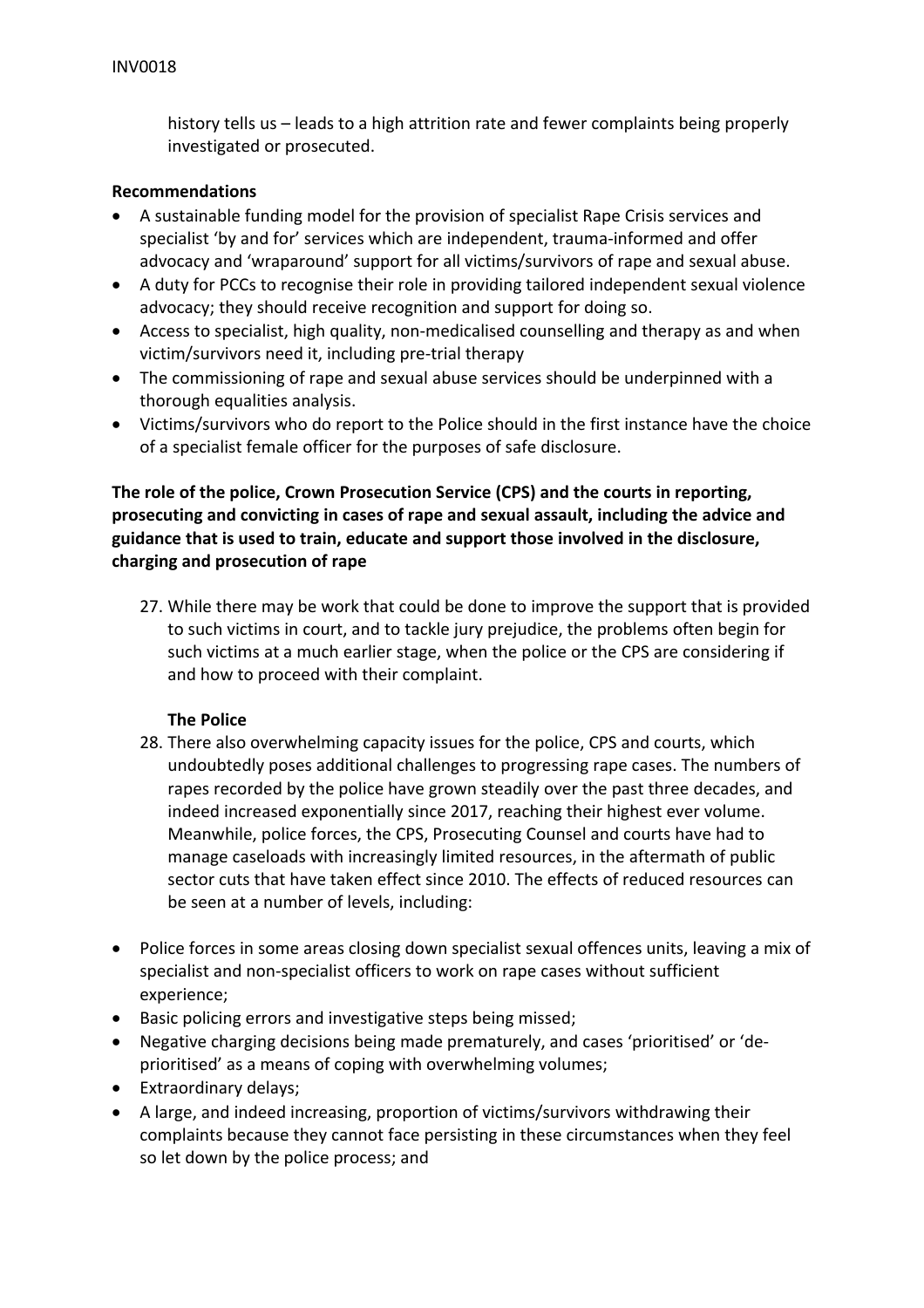- Cases being lost in the system closed or 'administratively finalised' for reasons of delay – and no effort being made to monitor why this has happened.
	- 29. There has also been serious, chronic under-resourcing of support services ISVA and therapeutic services, for example – for victims/survivors, due to reduced funding for the women's sector, making it all the more challenging for victims/survivors to report to the police and persist with their complaints. This is particularly true of specialised 'by and for' VAWG services led by Black and minoritised, Deaf and disabled and LGBT+ women. Long wait times for cases to reach courts and lengthy trials also increases the caseload volumes for specialist sexual violence and abuse services, as they retain individual clients over longer periods of time, whilst new victims/survivors come forward needing access to support.

## **No Further Action (NFA)**

- 30. NFA is the designation when the criminal justice system decides to discontinue a case. Solicitors at the specialist VAWG legal charity, the Centre for Women's Justice (CWJ), have identified a number of recurring errors in police decision-making or procedure in rape and serious sexual offence cases they have advised on, which may explain in part why so many rape cases are being 'NFA'd' by the police. In particular, CWJ has noted with concern that the following issues continue to be very common in rape investigations:
- Police not interviewing complainants or suspects before deciding to charge or to 'NFA'.
- Police not informing women of the Victims Right to Review procedure or of the reasons for an NFA decision.
- Police officers failing to follow up on other lines of enquiry.
- Police officers taking a sceptical approach at the point of reporting, dissuading women from pursuing their complaint, and/or contributing to lines of enquiry being missed.
- Police making NFA decisions inappropriately and not referring cases to CPS for charging decisions. Legal guidance issued by the CPS reminds police officers that the CPS, and not the police, should always be making charging decisions in cases which are evidentially or legally complex. This, arguably, encompasses the majority of rape cases, given that they tend to be inherently 'difficult' cases. In practice, however the rate of cases 'NFA'd by the police, without referring to the CPS, remains alarmingly high.
- Police routinely misapplying the law on corroboration when assessing whether the case passes the evidential threshold for charge or referral to the CPS. In Section 32 of the Criminal Justice & Public Order Act 1994, parliament abolished the need for the jury to be given a warning about convicting solely on the basis of uncorroborated evidence in cases involving sexual offences. A credible account from a complainant can and should form the basis of a criminal prosecution. Moreover, in relation to the assessment of credibility the jury is given directions to counter the risk of stereotypes and assumptions about sexual behaviour and reactions to non-consensual sexual conduct. Therefore, matters such as a delayed report to the police should not be treated by an investigating officer as undermining a complainant's credibility.

#### **The Misapplication of the Law on Corroboration**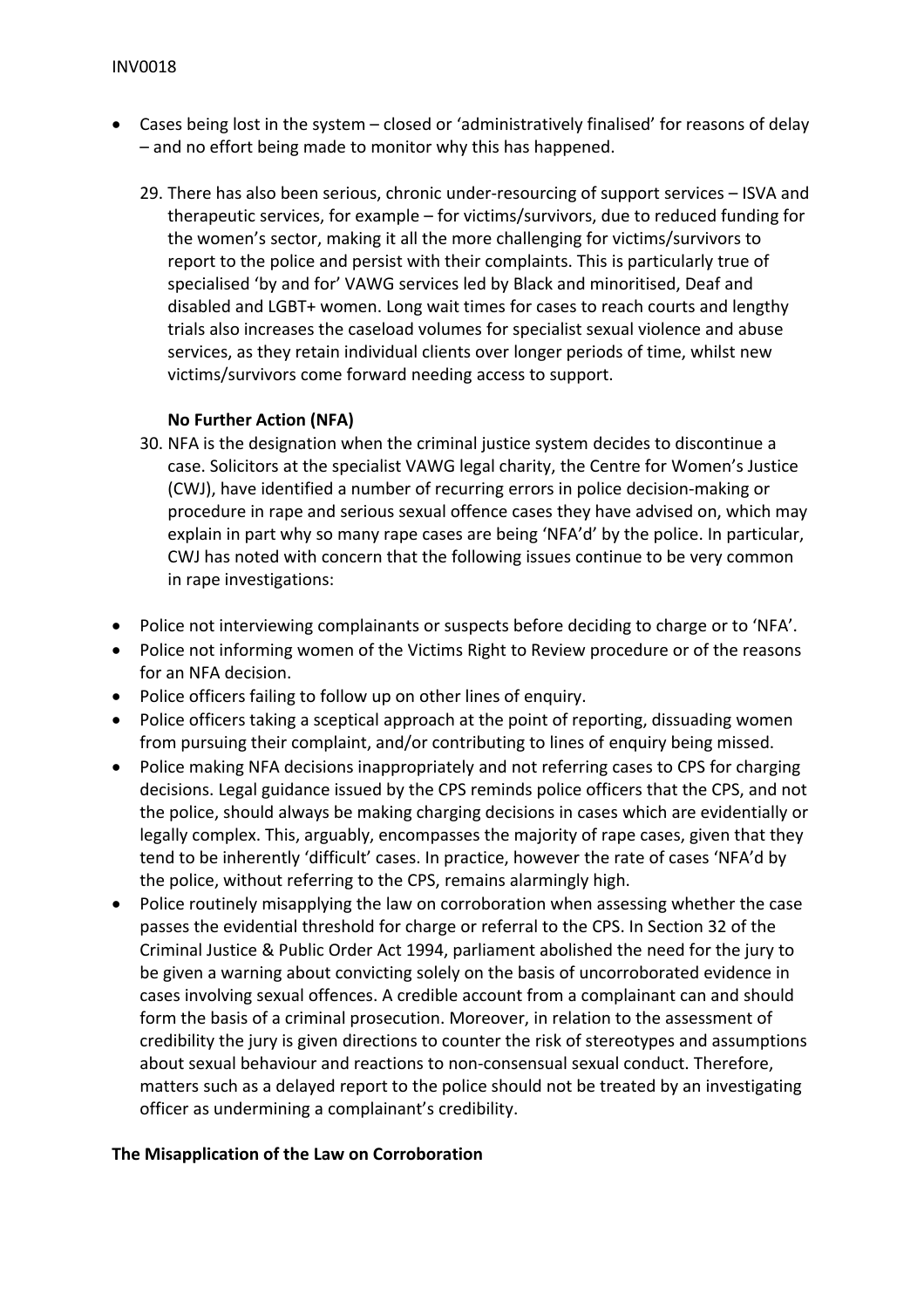- 31. In 2020 CWJ conducted a review of more than 15 'NFA'd' cases where the law of corroboration had been misapplied. The review found many examples of the police erroneously stating the law on corroboration incorrectly and justifying lack of corroboration as a reason to take no further action. This misapplication of law is linked to a broader over-sensitivity and excessive caution about rape and other sexual offences. It is also likely to prevent too many rape cases, which could be prosecuted, from proceeding to trial, given that the nature of the crime means corroborating evidence is often lacking in rape cases.
- 32. Many RASSO cases will feature limited or no corroborative evidence. It is essential that prosecutors do not introduce a requirement for corroboration in their review process or identify the 'one versus one' feature of the case as a negative in their assessment of the evidence. One person's word can be sufficient to provide a realistic prospect of conviction.
- 33. Where it is one person's word against another's then a jury will look to other factors to help decide whether the prosecution has proved its case. This should not include irrelevant factors or myths and stereotypes, and the jury should be instructed to properly directed about any matters that might give rise to misconceived assumptions such as delayed complaints.
- 34. The misapplication of the law highlighted here is linked, we believe, to a broader over-sensitivity and excessive caution about prosecuting rape and other sexual offences. We also fear that the accounts of survivors of sexual violence are assumed to have less weight than those of other victims of crime. Given that the vast majority of those who report sexual offences are women, this systemic misunderstanding of the law amounts to indirect discrimination.
- 35. We are aware that CWJ have written about the problems with misapplication of the law on corroboration in more detail in their submission to this inquiry, along with an annex of confidential examples where this misapplication of the law has been applied, and we encourage the Committee to read these thoroughly.

## **The Crown Prosecution Service (CPS)**

- 36. Central to the way in which criminal justice agencies manage rape and sexual abuse cases are decisions around how credible a victim/survivor is. At every stage of the process, manifestations and pre-emptions of rape myths and stereotypes play a major role in whether a case is taken forward or not.
- 37. In 2018, reports began to emerge in the media of a 'secretive' change in policy within the CPS, with regard to the prosecution of rape. An article revealed that two senior figures within the CPS - the Director of Legal Services Greg McGill and the (then) Principal Legal Adviser Neil Moore - had personally delivered workshops or 'roadshows' to all 14 specialist rape and sexual offences units across England and Wales in which they had advised prosecutors that the CPS "should be winning more trials than we are losing", and that this could be achieved by a change of approach to charging decisions. One prosecutor - who wished to remain anonymous - alleged to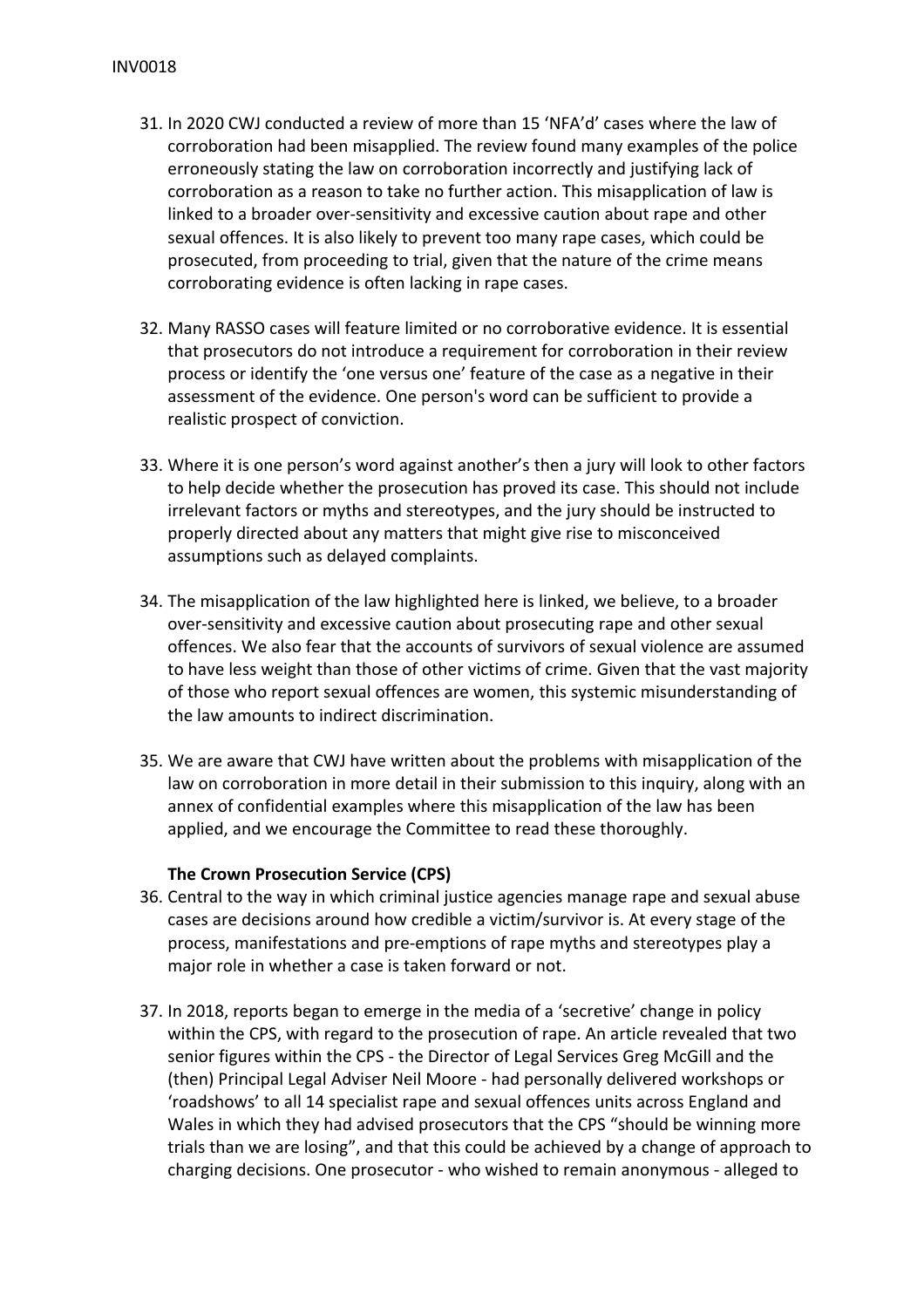the Guardian that staff attending the course were told: "If we took 350 weak cases out of the system, our conviction rate goes up to 61%." This change was characterised as minor, simply a "touch on the tiller". The CPS in response 'confirmed the workshops had taken place and… did not challenge the language used by the senior officials' who delivered the trainings. They disputed, however, that the training provided at the workshops amounted to a change in approach.

38. In late September 2018 the CPS published its annual Violence against Women and Girls report, which revealed that there had been an alarming, precipitous drop, compared with previous years, in the volumes of rape complaints that had resulted in a charge. EVAW launched judicial review proceedings against the CPS due to our grave concerns about this precipitous drop and longer-term trend down in the charging rate. The focus of EVAW's case was whether there has been a change of approach by the CPS, from the year 2016/17 onwards, to the prosecution of rape and serious sexual offences ('RASSO') cases – effectively a perceived shift away from the 'merits-based approach' to charging decisions – and if so whether that change of approach was brought about unlawfully.

#### **'Merits-Based' vs. 'Bookmaker's' Approach**

- 39. It is our belief that this move away from the merits-based approach was implemented through these workshops, as well as through the removal of all primary guidance on the 'merits-based approach' from the CPS' internal and external web resources, and all passing references to the 'merits-based approach' from all of other online legal guidance and training materials.
- 40. We are concerned that a change in approach or even the perception of change in approach – has resulted in prosecutors becoming more 'risk-averse' in their approach to charging decisions. Arguably, the change has increased the risk that prosecutors will instead make charging decisions by reverting to what has sometimes been described as a 'predictive' or 'bookmakers' approach': where a case is only charged if experience suggests that it is the kind of case which will find favour with a jury. The so-called 'bookmakers' approach' was specifically prohibited by the High Court in the landmark case *R(B) v DPP* [2009] EWHC 106 (Admin) – the same case which dictated that the 'merits-based approach' was the correct one. For more information on this case, please read CWJ's submission which goes into this in more detail.
- 41. The lawful, 'merits-based approach' requires prosecutors to charge the case if they believed it had merit, on the assumption that the merits of the case would be assessed fairly and objectively by an impartial jury. They should not allow themselves to predict what 'myths and stereotypes' a juror might – wrongly – take into account.
- 42. Between 2010 and 2016, references were frequently made to the 'merits-based approach' in the CPS' annual VAWG reports and other public statements and strategy documents, as well as in training materials and guidance. Relatedly, it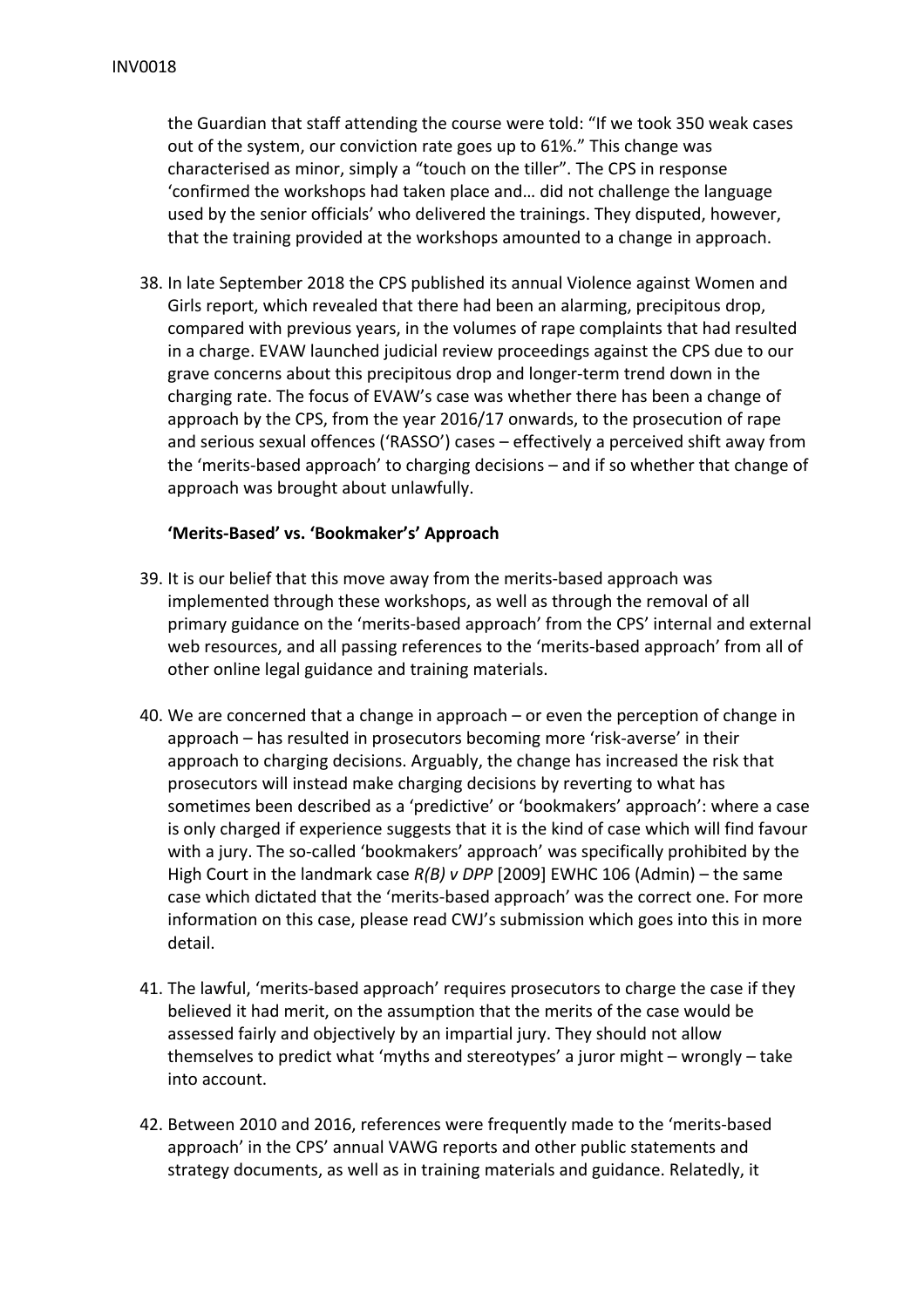introduced and updated guidance for prosecutors on recognising and disregarding common societal myths and stereotypes about rape.<sup>8</sup> During the same period, the volumes of prosecutions, and indeed convictions, steadily increased, and these trends were often cited by the CPS as indicators of improved performance.

## **EVAW's Judicial Review against the CPS**

- 43. Forming part of the evidence submitted by our judicial review was an anonymous statement by a whistle-blower, an experienced RASSO prosecutor from within the CPS. They stated in their statement that they understood the message of the 'roadshow' trainings for RASSO prosecutors in 2016/17 to represent a clear, intentional and significant change in approach, directing RASSO prosecutors away from 'merits-based approach' that had previously been a central plank of RASSO trainings and guidance. They were concerned that these roadshows would encourage prosecutors to be risk-averse in their approach to prosecutorial decisions. They had discussed the reactions to the roadshows with other RASSO prosecutors who similarly expressed that this represented a change of approach. Furthermore, they considered the change of approach to have been further cemented by the removal of references to the merits-based approach in guidance.
- 44. An expert econometrician from Oxford University, Professor Abigail Adams, was instructed by EVAW to provide a statistical analysis, examining patterns in the data. Professor Adams examined all of the data in the CPS' annual VAWG reports from 2012/13 through to 2018/19, as well as various other published data/analysis available regarding changing CJS outcomes and statements and information disclosed by the CPS during legal proceedings.
- 45. Professor Adams concluded that the available evidence was consistent with a change in practice by the CPS following policy decisions taken in 2016/17. This conclusion was based in large part on the fact that none of the alternative explanations that had been provided by the CPS for the drop in volumes were consistent with the data. For example, representatives of the CPS have repeatedly sought to attribute the collapse in rape prosecutions to an increase in cases being closed or 'NFA'd' by the police. Professor Adams however identified that – particularly in recent quarters – there had been a rise in the number and rate of cases where, following a referral by the police, the CPS had declined to bring proceedings. At the very least, the numbers of cases finalised or NFA'd by the police could not explain a drop in prosecution volumes of such 'magnitude'.
- 46. This expert analysis was not disputed by the CPS. They simply contended that it was not sufficient to prove that there had been a change of approach, since there could be a myriad of (unidentified) reasons for the drop in prosecutions which could not be uncovered simply by reference to the available data.

<sup>&</sup>lt;sup>8</sup> The latest evolution of the CPS' guidance for prosecutors on tackling societal myths and stereotypes can be found in its 2021 legal guidance, particularly Chapter 4 and Annex A: [https://www.cps.gov.uk/legal](https://www.cps.gov.uk/legal-guidance/rape-and-sexual-offences-overview-and-index-2021-updated-guidance)[guidance/rape-and-sexual-offences-overview-and-index-2021-updated-guidance.](https://www.cps.gov.uk/legal-guidance/rape-and-sexual-offences-overview-and-index-2021-updated-guidance)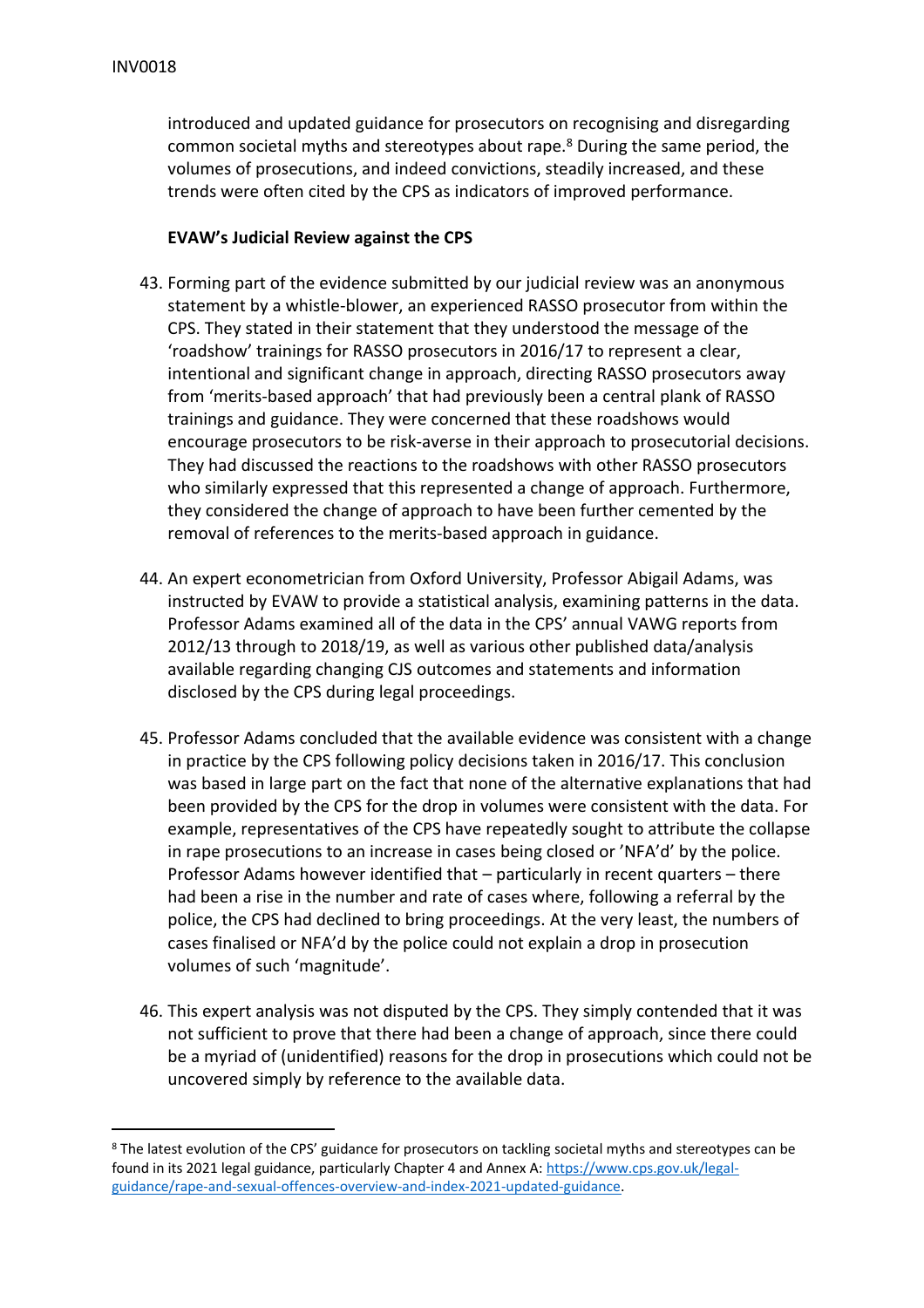- 47. EVAW also uncovered from the CPS' disclosure that at least some managerial-level policing and CPS staff have expressed concerns – since the removal of the meritsbased approach – about confusion and chaos reigning within RASSO units and police forces about what the proper approach was, in light of the CPS' public-facing position that there had been 'no change in approach' at all. In addition, at time of writing at least three very senior police officers have gone on record to say that there has been a change in CPS approach and that the standard for charging is now higher than it was. EVAW's position is that this total confusion among practitioners is manifestly unlikely to produce good outcomes.
- 48. The Lord Chief Justice, who handed down the Court of Appeal's final judgment in this case in March 2021,<sup>9</sup> concluded that none of the matters complained of amounted to illegality on the part of the CPS. The Court of Appeal in exercising its discretion, refused to admit into consideration an independent expert's analysis of the available statistical data, which formed an important part of the EVAW Coalition's case, and crucially cast doubt on the reliability of witness evidence that had been relied upon by the Director of Public Prosecutions.
- 49. The Court of Appeal's decision has meant that the CPS has not answered our core concern, that prosecutors have now been incentivised to charge fewer rape cases in order to improve their 'rates' of convictions, and that this has resulted in more prosecutors applying an approach akin to a 'bookmakers' test', placing excessive weight on 'minor' or speculative points that could be raised by the defence, and taking into account myths and stereotypes.
- 50. We refer the Committee to the extensive evidence obtained and produced for the judicial review as we would like to see a commitment to learning lessons from this material. The purpose of this is to show through evidence, the reasons behind our serious concerns that there is seemingly nothing formally in place in terms of accountability and governance to prevent the CPS from dropping rape cases at the scale and rate that they have been doing so in the past five years.
- 51. In his judgment dismissing judicial review, the Lord Chief Justice concluded that in 2016/17 the CPS decided that they should aim to prosecute 350 fewer rape cases each year, or at least that this would be permissible if it increased their conviction rates (see paragraph 56 of the judgment A Director of Legal Services, who had no background in RASSO prosecutions, led this decision, because he felt that dropping this "small" number of cases "could have a big impact on overall performance figures" (quotations are, again, taken from paragraph 56 of the approved judgment. This is a matter of established fact which is contained in the judgment and is undisputed.
- 52. The Lord Chief Justice also found, as is noted at paragraph 53 of his judgment, that at around the same time the same Director of Legal Services at the CPS introduced a

<sup>&</sup>lt;sup>9</sup> Judgment can be found here: [https://www.judiciary.uk/wp-content/uploads/2021/03/EVAW-v-DPP-Final-](https://www.judiciary.uk/wp-content/uploads/2021/03/EVAW-v-DPP-Final-150321.pdf)[150321.pdf](https://www.judiciary.uk/wp-content/uploads/2021/03/EVAW-v-DPP-Final-150321.pdf)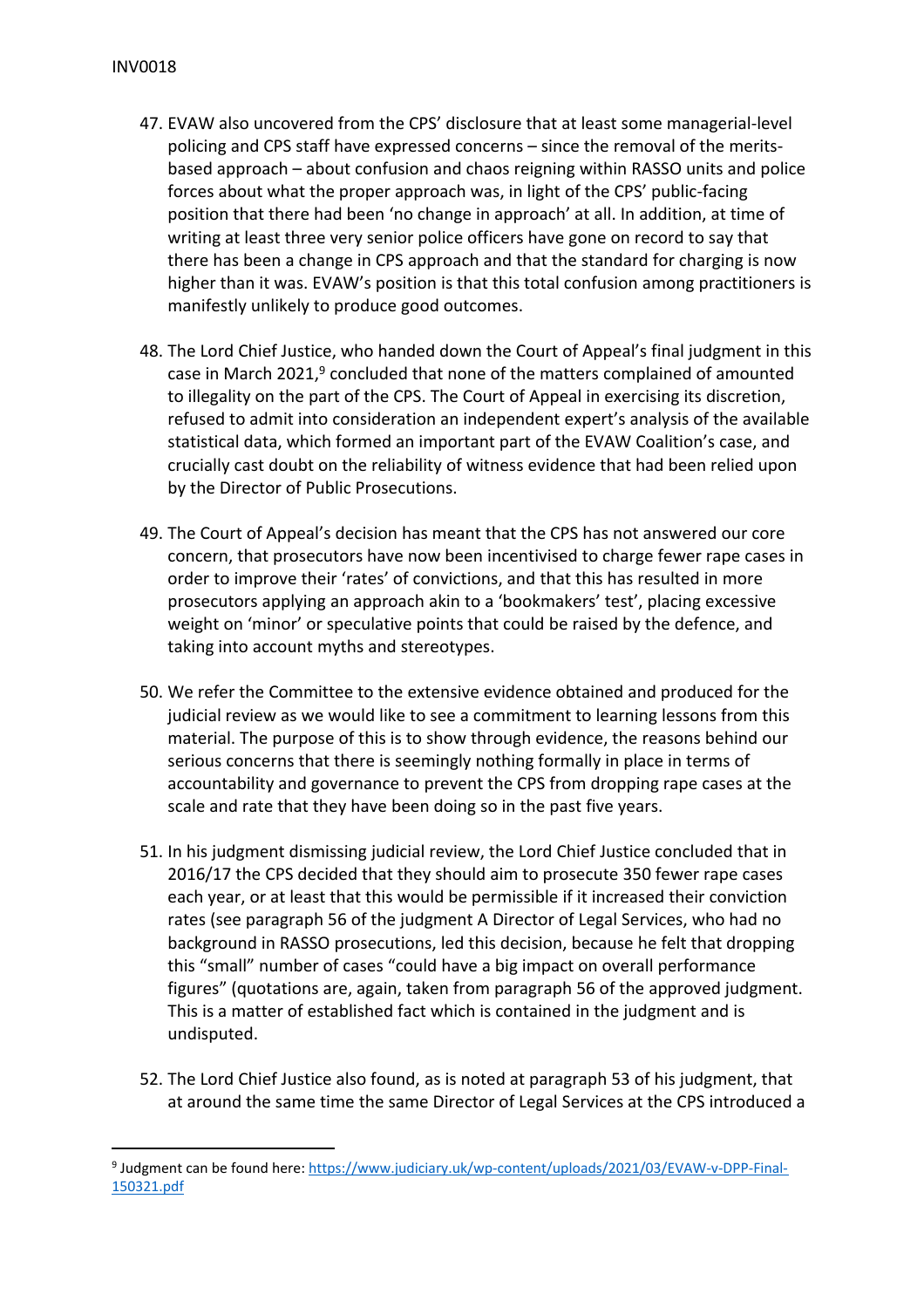conviction rate for rape, which – although it was described as an "ambition" rather than a "target" – could hardly be distinguished, in practice, from a target. The Lord Chief Justice also noted in respect of this target that it had not been been helpful in the way that the Director of Legal Services had hoped.

- 53. Earlier in the judgment, the Lord Chief Justice notes too (at paragraphs 44 to 46) that one of the triggers for the above policy decisions was a flurry of "negative publicity about the CPS" in 2016 relating to a "handful" of cases – just four in total – that had attracted unwanted media attention. One of these four cases concerned disclosure failures by the CPS; while in the other two cases, the juries had been quick to acquit the defendants. The Lord Chief Justice notes that the genesis of the policy decisions complained of by EVAW was a meeting in August 2016 at which "solutions" were discussed in light of the embarrassment caused by these four specific cases. He quotes the former DPP Alison Saunders as accepting that this adverse publicity formed at least a part of the background to the policy decisions.
- 54. Despite these findings that are undisputed by the CPS, the Judicial Review was not successful, and the lack of accountability within the CPS that caused the effective decriminalisation of rape, shows few signs of being effectively dealt with.

# **The Courts**

- 55. The distress caused by the courts for victims/survivors of rape and sexual abuse is well-documented and can be attributed to a number of factors including the way cross-examination takes place in an adversarial system which prioritizes winning cases, extreme interpretations of "beyond reasonable doubt", and ideas around what is rational behaviour.<sup>10</sup> Myths and stereotypes are perpetuated in the courtroom, and are inconsistently challenged by prosecutors.<sup>11</sup> Academics argue that sexual history evidence has been used to support the "twin myths" used against rape victims/survivors in court. Sexual history evidence attempts to imply to the courtroom that the victim/survivor is more likely to have consented to intercourse, and that she is less credible as a witness.<sup>12</sup>
- 56. In a recent survey, 77% of victims/survivors stated that they agreed that people who report sexual violence to the police can expect to have their medical and sexual history discussed at court.<sup>13</sup> Legitimate fears around cross-examination at trial present a major barrier to women accessing the justice system, and for survivors with additional vulnerabilities there is the added concern that these will be used to undermine their case.

<sup>10</sup> Smith and Skinner, op. cit.

<sup>&</sup>lt;sup>11</sup> Smith, O and Skinner, T 2017, 'How rape myths are used and challenged in rape and sexual assault trials', Social and Legal Studies, vol. 26, no 4, p441-466

<sup>&</sup>lt;sup>12</sup> McGLynn, C, (2017), Rape Trials and Sexual History Evidence: Reforming the Law on Third-Party Evidence, The Journal of Criminal Law, Vol. 81(5) 367–392

<sup>13</sup> Smith and Daly, op. cit.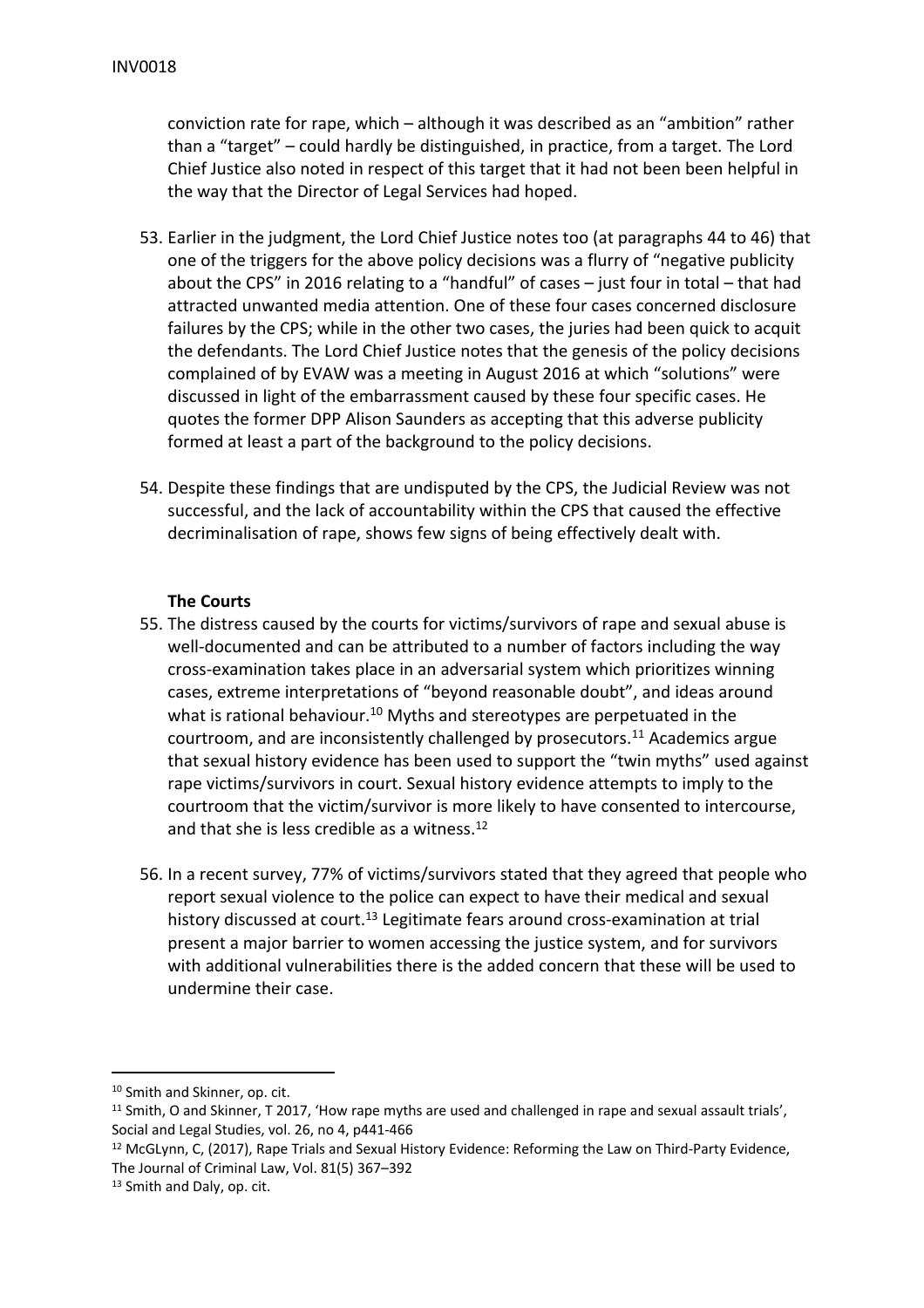57. A fundamental issue for Black and minoritised women and girls relates to their sexual violence and abuse being seen by communities and sometimes by professionals as an extension of their culture and/or religion. This diminishes the experiences of victims/ survivors, delegitimising their trauma.

# **58. Recommendations**

- Rape investigation and prosecution work should be a clear, named specialism in all forces and CPS areas, with a strong and rewarded career route
- Investigations should explicitly return to a clear examination of the seeking as well as the giving of consent
- All rape investigations should have the oversight of a senior rape and sexual abuse specialist lead
- Rape and sexual abuse investigators and prosecutors should have compulsory clinical supervision on a regular basis; the workforces should be protected from harm, burnout and vicarious trauma.
- We recommend a consideration of reintroducing the 'Merits Based Approach'. Rape and serious sexual offences needs specific guidance in addition to the Code Test, because without there is a clear risk of prosecutors taking 'the bookmaker's approach'.
- A formal second opinion at each No Further Action decision, and a significant review of the Victim's Right to Review process. This data should be disaggregated across all of the protected characteristics.
- The 'admin finalised' category of rape casefiles at the CPS should be abolished and replaced with a clearer categorisation.
- The formalisation of the process of seeking 'early investigative advice' (EIA) by police from CPS.
- All cases which are discontinued, whether at police or CPS stage, should be reviewed by gender/race/class/age/disability and results analysed and reviewed annually
- An amendment of the law on sexual history evidence (SHE) to create an up-to-date, clear, meaningful ban on the use of 'SHE' by the defence in court
- A review of the courtroom cross-examination rules.
- A Special Commission on the efficacy of juries in rape trials; and we recommend the judiciary in England and Wales consider how a more inquisitorial judicial approach might be adopted in rape trials
- Legal profession leaders should encourage an urgent, open conversation about how the practice of defence in rape cases may exploit and perpetuate in society harmful prejudices about rape, and how their codes of conduct can be better adhered to.

# **Barriers to reporting, charging, prosecuting and convicting rape and sexual assaults**

59. For migrant women, especially those with asylum claims and insecure status there are significant barriers to reporting into the criminal justice system. The systematic exclusion of migrant victims/survivors from protections afforded to other victims/survivors of violence creates one of the most significant barriers to justice. It can also perpetuate trauma. One specialist Black and minoritised practitioner stated: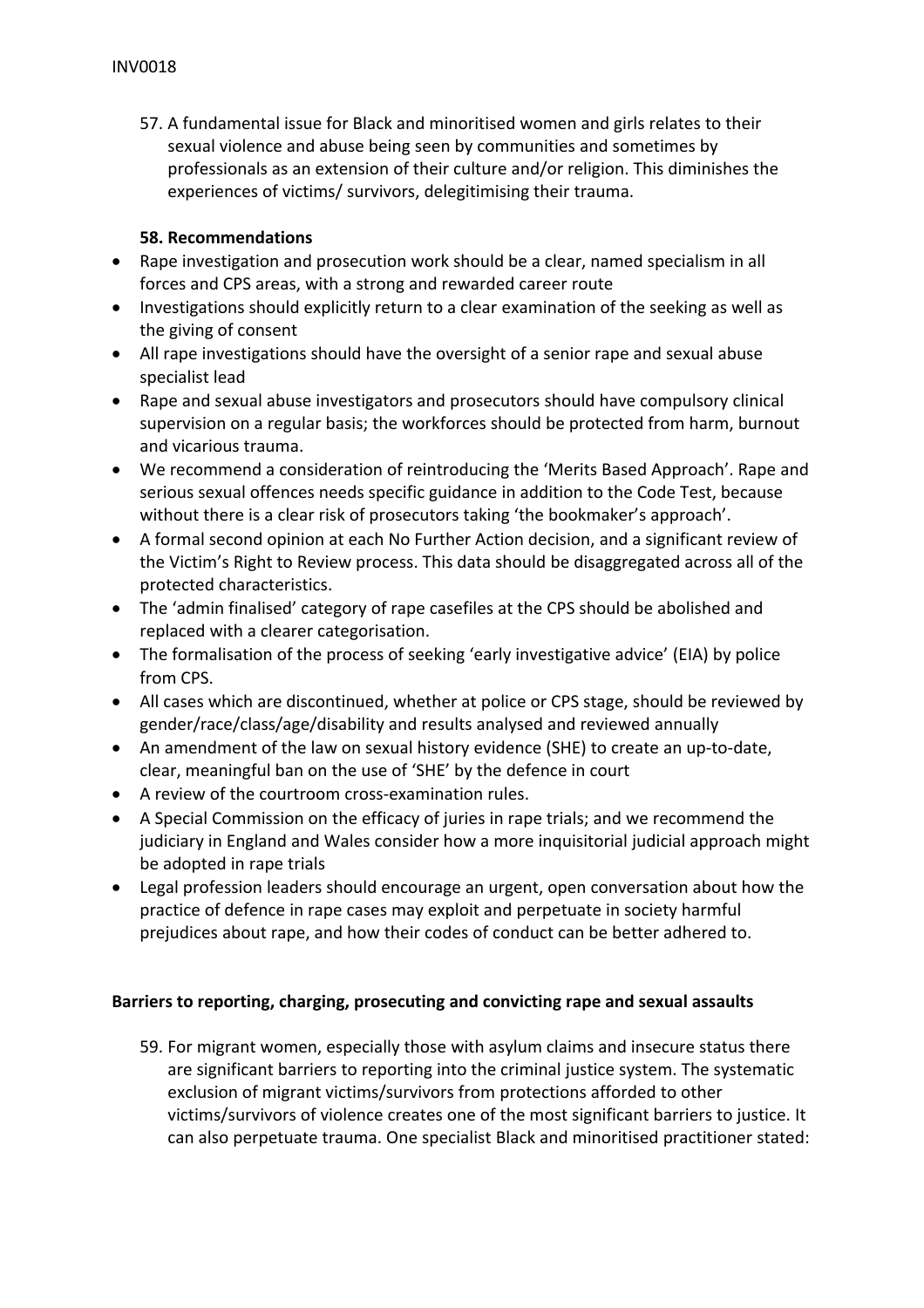- 60. *"I have worked a lot with asylum seekers who are survivors of sexual violence in the past and I believe that their experiences with the Home Office are forgotten. Such individuals are frequently asked to recount in detail their traumatic experiences to a sometimes-hostile officer and asked very intrusive questions. Although a request can be made for a female officer there have been women who have been interviewed by male officers and felt very uncomfortable or found it hard to disclose the sexual violence which might be integral to their case for asylum. After such interviews there does not appear to be any after-care offered for these women. Furthermore, women are frequently refused asylum and in their decision letter they can be told that the Home Office does not believe their account of the sexual violence which can be devastating."* (Imkaan, forthcoming)
- 61. Barriers to justice also stem from operational issues of access. Lengthy trials and a lack of information are challenging for victims/survivors generally, but particularly for poor and working-class victims/survivors in terms of work and childcare arrangements. Access to good quality interpreting and appropriate arrangements for Deaf and disabled women cannot be guaranteed and places a further burden on victims/survivors to interact with a system that is not designed around their basic fundamental needs and rights. The need for survivors to 'disclose events to a new interpreter each time' can also have re-traumatising effects. Access to good quality interpreting is essential but so is consistency to aid safe and supportive disclosure.
- 62. Victims/survivors maintain that the criminal justice process is traumatizing in and of itself, quite apart from the trauma of having experienced sexual violence and abuse. Black and minoritised women and girls experience greater barriers at every step towards getting justice, including reporting, investigation, and court proceedings. This dehumanisation can have a severe impact on victims/survivors who are subject to racist assumptions, kept out of the loop during the investigation and court proceedings, and possibly re-traumatised during the process (Imkaan, forthcoming).
- 63. Research further highlights the invisibility of LGBTQ+ victims/survivors within the CJS with both LGBTQ+ and Black, minoritised groups being most likely to be 'lost at the first stage of attrition'.<sup>14</sup> It has also noted that for LBGTQ+ groups individual/ cultural barriers such as being 'outed', and the overlapping experiences of hate crime contribute to this invisibility.<sup>15</sup>
- 64. The barriers to justice are compounded for disabled women. The former UN Special Rapporteur on Violence against Women, Rashida Manjoo highlighted the systemic failure of the court process due to the infantilisation of and discriminatory stereotypes about disabled women which persist and reproduce damaging perceptions about their credibility and competency to give evidence. This is particularly problematic for disabled women in cases of sexual and domestic

<sup>14</sup> Walker, S.J.L., Hester, M., McPhee, D., Patsios, D., Williams, A., Bates, L. and Rumney, P., 2019. Rape, inequality and the criminal justice response in England: The importance of age and gender. Criminology & Criminal Justice  $15$  Ibid.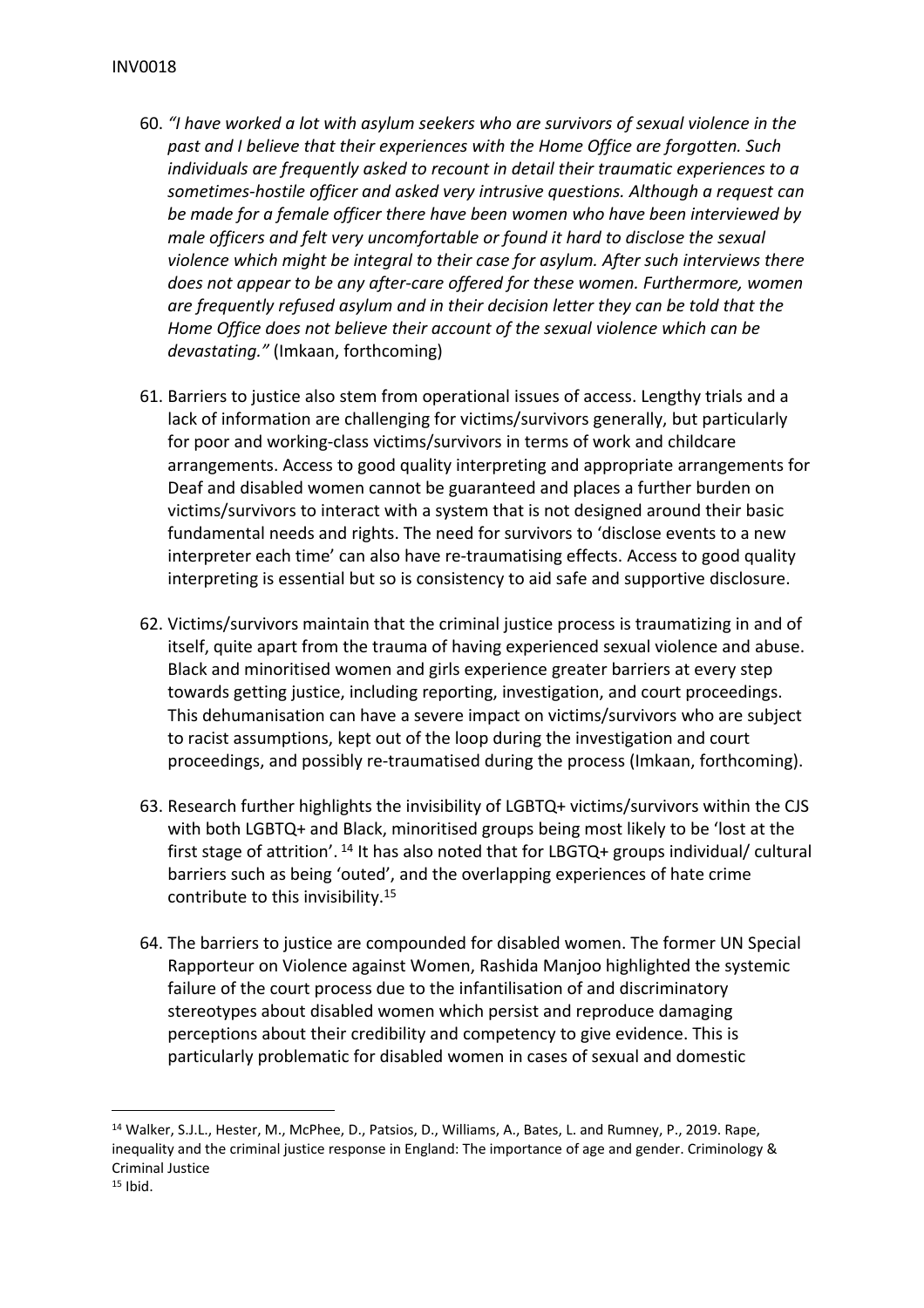violence where the system relies on women/girls for key evidence to support prosecution.<sup>16</sup>

## **65. Recommendations**

- Independent research to be commissioned into the characteristics of those who do and do not report rape to the police, co-produced with specialist 'by and for' services and sexual violence and abuse services
- Parallel research of what rape and sexual abuse victims/survivors actually want from the justice system and more broadly to support their recovery
- Further developing and piloting of legally qualified advocates for victim/complainants in rape and sexual abuse cases
- Further research into and policy development on how to prevent rape and sexual abuse

# **Challenges around disclosure and whether the current disclosure arrangements affect the reporting, investigation, prosecution and sentencing of rape cases**

66. In addition to our views set out below regarding disclosure we recommend that the Committee reviews the submission by Centre for Women's Justice (CWJ) who have covered the problems with disproportionate data collection and third-party disclosure more detail.

## **Digital Extraction**

- *67.* There has been a significant positive shift in relation to digital data during 2020 following the decision of the Court of Appeal in R v Bater-James and the adoption by the police of new guidance and consent forms, which involved detailed discussions between CWJ and the National Police Chief's Council (NPCC). However, in relation to digital data we remain concerned that, firstly, the Police, Crime, Sentencing and Courts Bill does not deal adequately with this issue and secondly that the new NPCC guidance is frequently not being followed by officers in practice.
- 68. In 2018, organisations supporting victims/survivors began raising concerns that it had become commonplace for rape victims/survivors to be asked to provide blanket consent to downloads of digital data - sometimes the entirety of their digital data from their mobile phones so that the police could fully investigate the contents if necessary. This practice has now been widely criticised, and the CPS has repeatedly asserted that it does not endorse full downloads of mobile phone data. Invasive disclosure practices have a damaging impact and often make victim/survivors feel like they are under investigation:

*"my phone documents many of the most personal moments of my life and the thought of strangers combing through it, to try and use it against me, makes me feel like I am being violated once again."* (Big Brother Watch, 2019: 48)

<sup>&</sup>lt;sup>16</sup> Manjoo, (2014) 'Report of the Special Rapporteur on violence against women, its causes and consequences' (A/ HRC/26/38)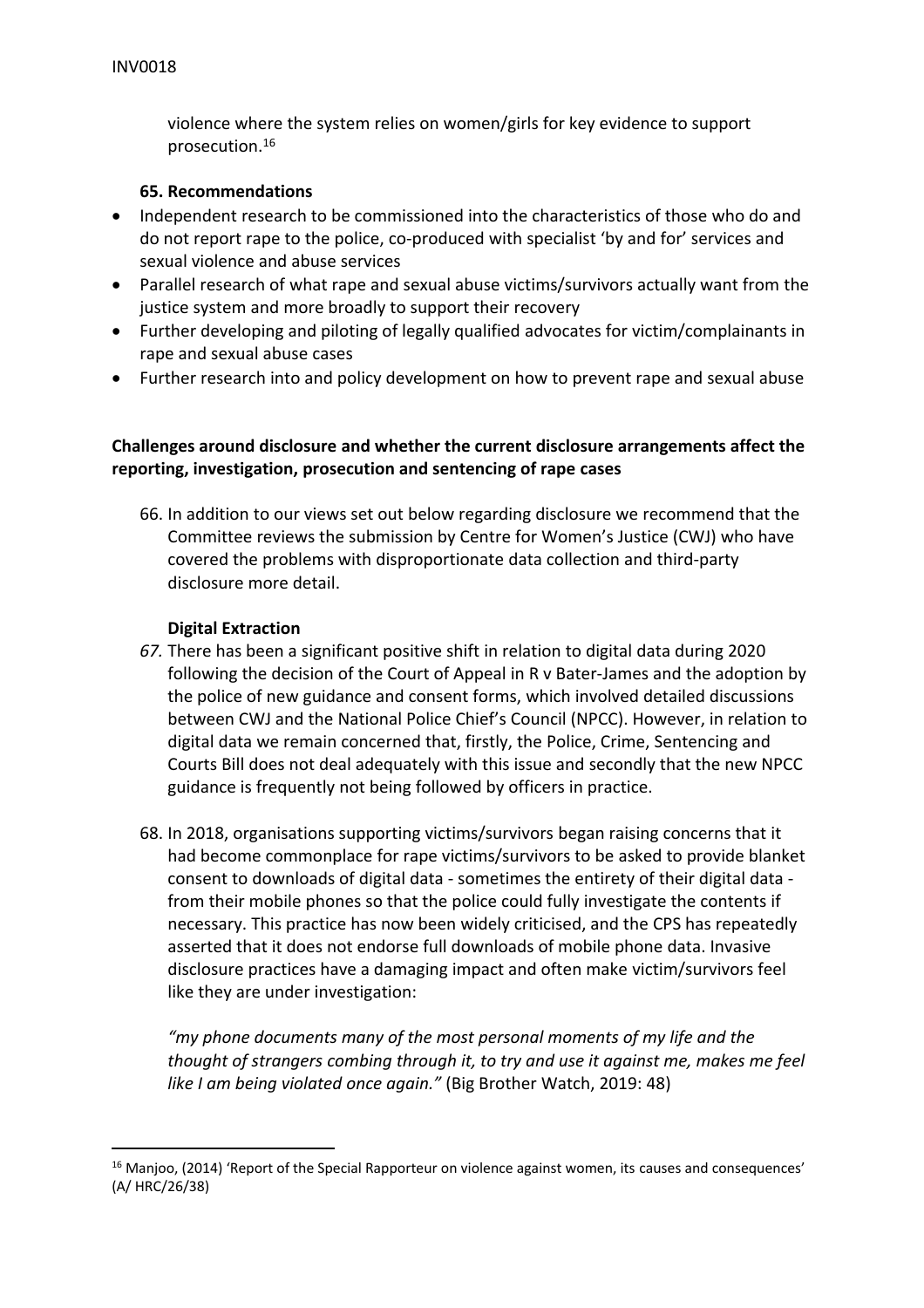- 69. Even where some effort is made by the investigation team to specify what they are looking for, VAWG support services are still seeing requests as broad as 'all communications', 'all social media data', or 'all WhatsApp messages'; and/or investigators suggesting that data parameters of 7, 10 or 20 years are appropriate, whether or not the rape reported is historic. When challenged on these requests, police officers in a number of cases have expressed frustration on the basis that the requests have been made by the CPS and they therefore feel they are only following advice.
- 70. In a recent report on the experiences of rape victims/survivors in the CJS, 67% of victims/survivors agreed that rape victims are routinely expected to give up phones and personal information (Smith and Daly, 2020). In a separate survey of Rape Crisis ISVAs, 95% of respondents said that police ask for a mobile phone download as a matter of course.
- 71. This practice has affected a significant number of rape victims/survivors, and acts as another barrier to reporting, especially for women with insecure immigration status and women in prostitution/sex work who will find it especially difficult to access justice, out of fear of detention, arrest, or even deportation. Disclosure practices have left victims/ survivors feeling vulnerable, not believed, blamed, and often in positions where they have to explain why they do not have their phone or why they have a temporary number.

# **Disclosure of Confidential Third-Party Records**

- 72. As well as requests for digital data, victims/survivors are now frequently asked to consent to police requests for full or extensive access to confidential records held about them by third parties, such as records held about them by adult or child social services, by their school or university, their current or former workplaces. Often records are sought which span many years, and where the victim/survivor is not aware of any relevant material existing within the records. It is unclear therefore what justification there can be for such requests, beyond mere speculation as to whether a victim/survivor is 'credible' or 'has a past'.
- 73. Police should only make requests for third party disclosure where there is a reasonable line of enquiry.<sup>17</sup> Blanket requests, where there is no specific reason arising from the facts of the individual case, do not meet this test and amount to a speculative request, or 'fishing expedition'.
- 74. Victims/survivors are also very commonly asked to agree to allow the police to obtain their full medical records, and - more controversially - records of any counselling or therapy that they may have had; the contents of which may then fall to be disclosed, with appropriate redactions, to the defence, if relevant. Again, requests are typically made for historic counselling records too, pre-dating the rape itself, and going back a number of years.

<sup>17</sup> The Court of Appeal established in *R v Alibhai and others* [2004] EWCA Crim 681 that for a reasonable line of enquiry *"it* must be shown that there was not only a suspicion that the third party had relevant material but also a suspicion that the *material held by the third party was likely to satisfy the disclosure test."*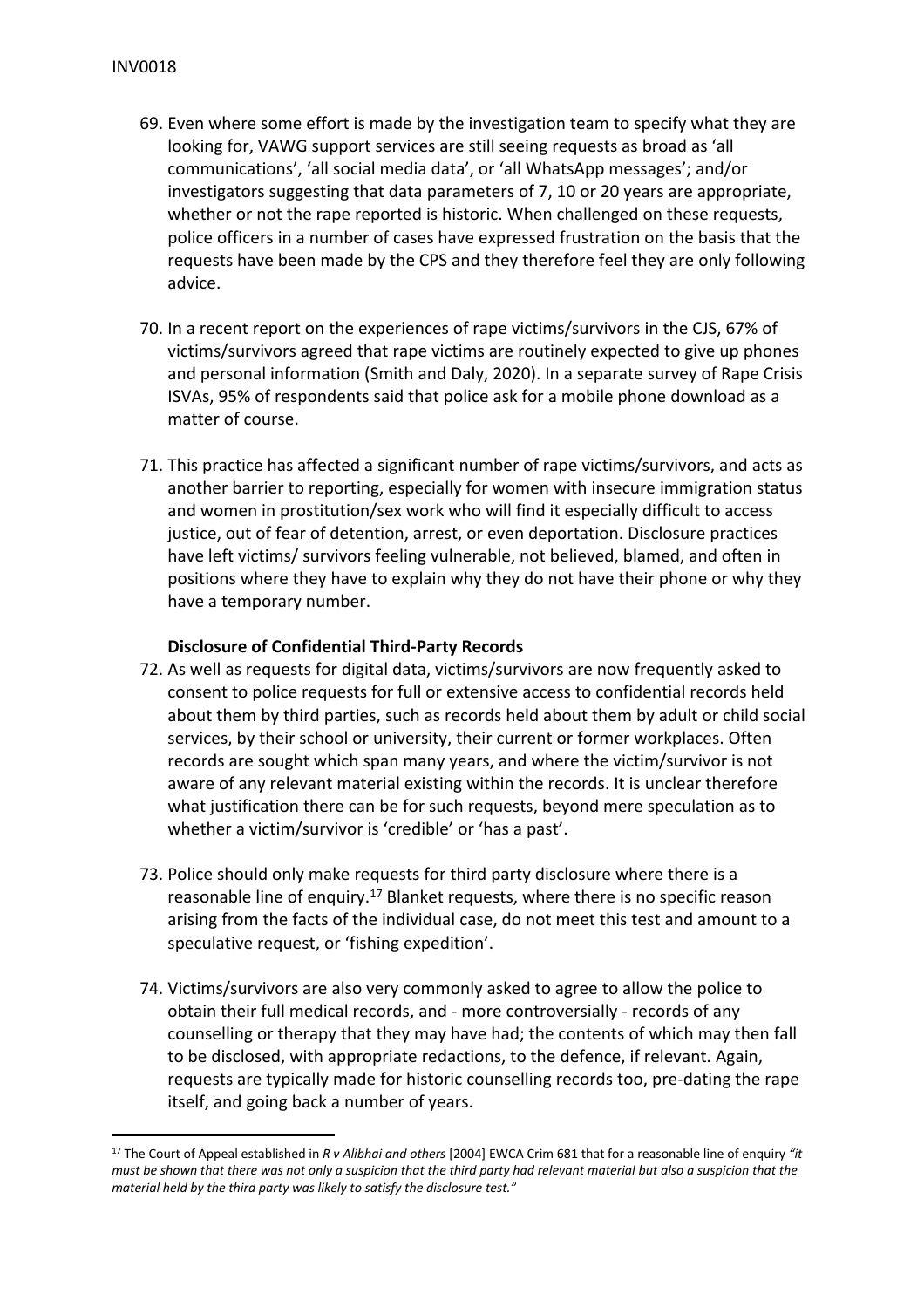- 75. Although prompt and appropriate disclosure to the defence is important, since the high-profile case of Liam Allan, the pendulum has swung so far that disclosure requests in rape cases have extended beyond the bounds of what is proportionate or lawful and now trample on the Article 8 rights of victims. ISVAs are told by officers that certain requests are made because the defence has asked or will ask for them. However, the defence is not entitled to pursue fishing expeditions and is free to make an application to the court if they see fit. It is not the role of the police to follow up every request by the defence, or to try to pre-empt defence requests, but rather to apply a lawful approach to their own duties.
- 76. This practice risks deterring many victims/survivors from pursuing complaints, for fear that intimate disclosures they have made in confidence over a number of years in professional therapy will be scrutinised by the investigation team and - if any of it is considered relevant to her credibility - by the man who raped her and his legal team, too. What is worse, victims/survivors are often advised - either by the police, or by SARC staff - that they may wish to avoid counselling/therapy, seek limited forms of therapy which do not involve 'talking therapy', or avoid discussing the rape in therapy sessions, until criminal proceedings have concluded, to avoid any risk that their notes are disclosed and are capable of undermining the prosecution. This poses severe danger to the victim/survivor's mental health, by asking them (implicitly) to choose between getting the help that they need and supporting the prosecution's efforts to convict their attacker.
- 77. There are also dangers in placing too great a reliance on the correctness of thirdparty records that are entirely unconnected with the rape case. We note that CWJ's submission includes an example of a woman was given reasons for NFA of a rape by the police, including that her credibility was undermined by the fact that she had lied to a social worker about whether a previous partner (not the alleged rapist) had been in her house. However, the victim stated that the social worker had misunderstood the events and there had not been any dishonesty on her part. When third parties such as social workers or counsellors make inaccurate records, the victim is sometimes accused of inconsistencies that she cannot explain.

## **78. Recommendations**

- Multiple government departments working on disclosure issues must work in a joinedup way with sexual violence and abuse organisations and legal experts to look at the specifics and prejudices in RASSO cases, key legal issues and technological possibilities.
- New Principles and a Policy and Practice Agreement on the disclosure of material to the defence in RASSO cases. The disclosure of digital evidence in particular, has enabled practice that already saw unnecessary and gratuitous, sometimes discriminatory, disclosure of materials including medical and school records to the defence in rape cases, which influenced the reintroduction of deeply sexist myths and stereotypes into evidence gathering process. The new Principles must significantly consider (1) victims' privacy rights; (2) what are reasonable lines of enquiry and then what is truly proportionate and reasonable as a disclosure request (3) the specific myths and stereotypes prevalent around RASSO and how the request and use of particular kinds of